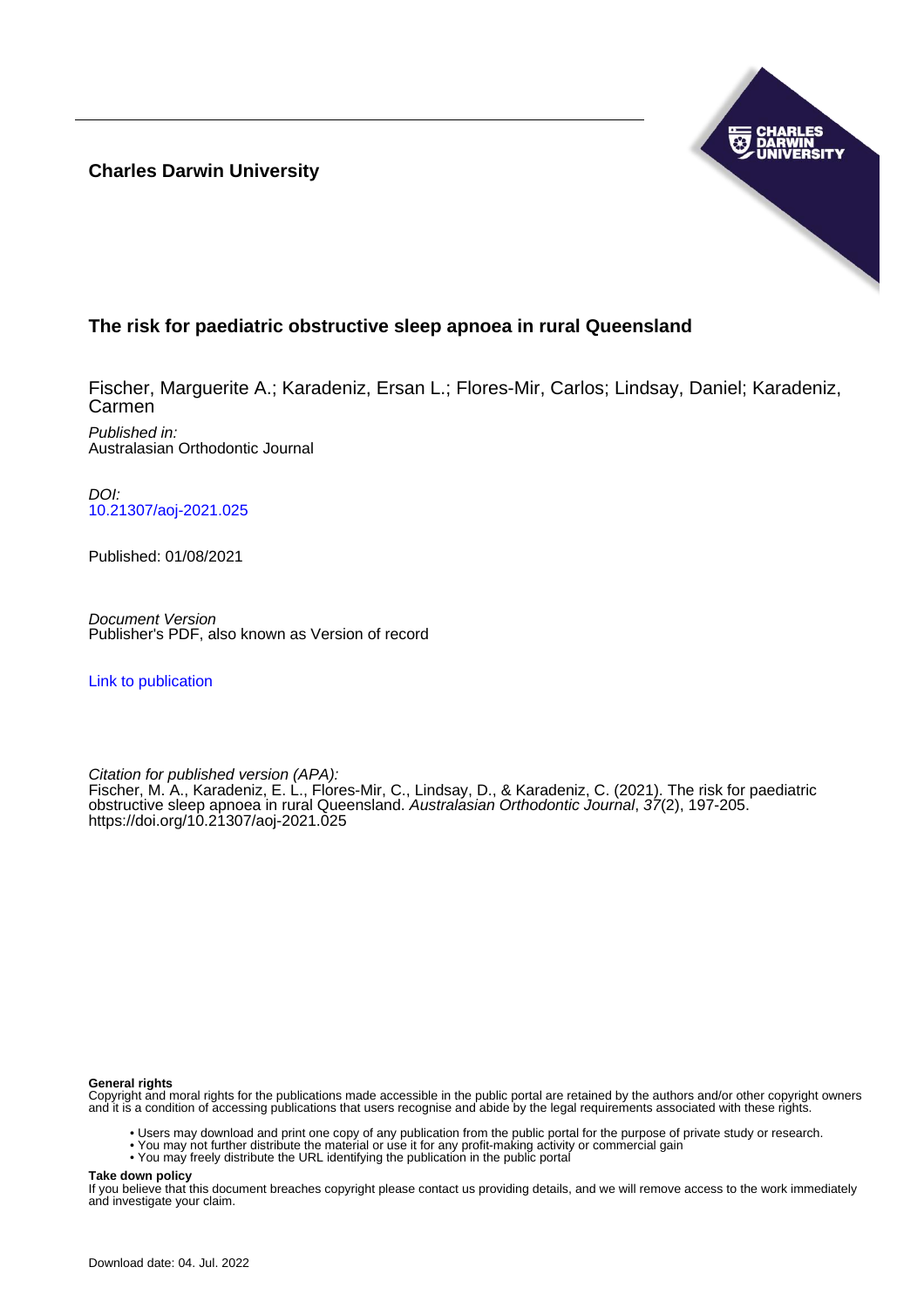# **The risk for paediatric obstructive sleep apnoea in rural Queensland**

# Marguerite A. Fischer,\* Ersan I. Karadeniz,\* Carlos Flores-Mir,† Daniel Lindsay‡§ and Carmen Karadeniz\*

Discipline of Orthodontics, College of Medicine and Dentistry, James Cook University, Cairns, Queensland, Australia\* Orthodontics Division, University of Alberta, Edmonton, Alberta, Canada† Discipline of Biostatistics, College of Public Health, Medical and Veterinary Sciences, James Cook University, Townsville, Queensland, Australia‡ Menzies School of Health Research, Brisbane, Queensland, Australia§

*Background:* The importance of assessing patients for paediatric obstructive sleep apnoea (OSA) cannot be more highly stressed and orthodontists may play an essential role in risk screening. The Paediatric Sleep Questionnaire (PSQ) is a validated tool to identify whether a child is at risk for paediatric OSA.

*Objectives:* The likelihood of paediatric OSA in school-aged children residing in Far North Queensland (FNQ) will be assessed using the PSQ.

*Methods:* Parents of children aged between 4 and 18 years were invited to participate through schools and social media messaging to complete an online PSQ questionnaire to assess their OSA risk and demographics.

*Results:* The final sample consisted of 404 school-aged children of whom 62.5% were found to be at a high-risk for paediatric OSA. The high risk was significantly associated with males and those of overweight/obese BMI status (*p* < 0.001). Race and age were not significant associations (*p* > 0.05).

*Conclusions:* Within the contributing sample of school-aged children in FNQ, a significant number were found to be at high-risk of paediatric OSA. Males and overweight/obese children were measured risk factors. (Aust Orthod J 2021; 37: 197 - 205. DOI: 10.21307/aoj-2021.025)

Received for publication: April, 2021

Accepted: August, 2021

Marguerite A. Fischer: mfischer2093@gmail.com; Ersan I. Karadeniz: eikdeniz@hotmail.com; Carlos Flores-Mir: cf1@ualberta.ca; Daniel Lindsay: daniel.lindsay@menzies.edu.au; Carmen Karadeniz: gonzales\_carmenb@yahoo.com

### **Introduction**

Paediatric obstructive sleep apnoea (OSA) is a sleeprelated breathing disorder (SRBD) characterised by partial or complete obstruction of the airway leading to disturbances in breathing while asleep. Fully diagnosed paediatric OSA has a reported prevalence of 1–4% in school-aged children, while many additional children, suspected of suffering from OSA and other forms of SRBD, remain undiagnosed.<sup>1-3</sup> If left untreated, paediatric OSA may result in negative consequences related to behavioural problems, irritability, learning difficulties, a lack of concentration, an inability to focus, poor academic performance, nocturnal enuresis,

a failure to thrive, compromised immunity and cardiovascular disease.4–7

Although there is a varied success rate, there are many available options for the management paediatric OSA. The first line of treatment is usually adenotonsillectomy but weight-loss, intranasal corticosteroids, nasal surgery, orthodontic management, and continuous positive airway pressure (CPAP) may be considered.<sup>8-15</sup> The type of treatment prescribed is dependent on the aetiology and the severity of the OSA. While adenotonsillar hypertrophy remains the most common OSA risk factor, other factors include obesity, asthma, allergic, or non-allergic rhinitis, chronic sinusitis, a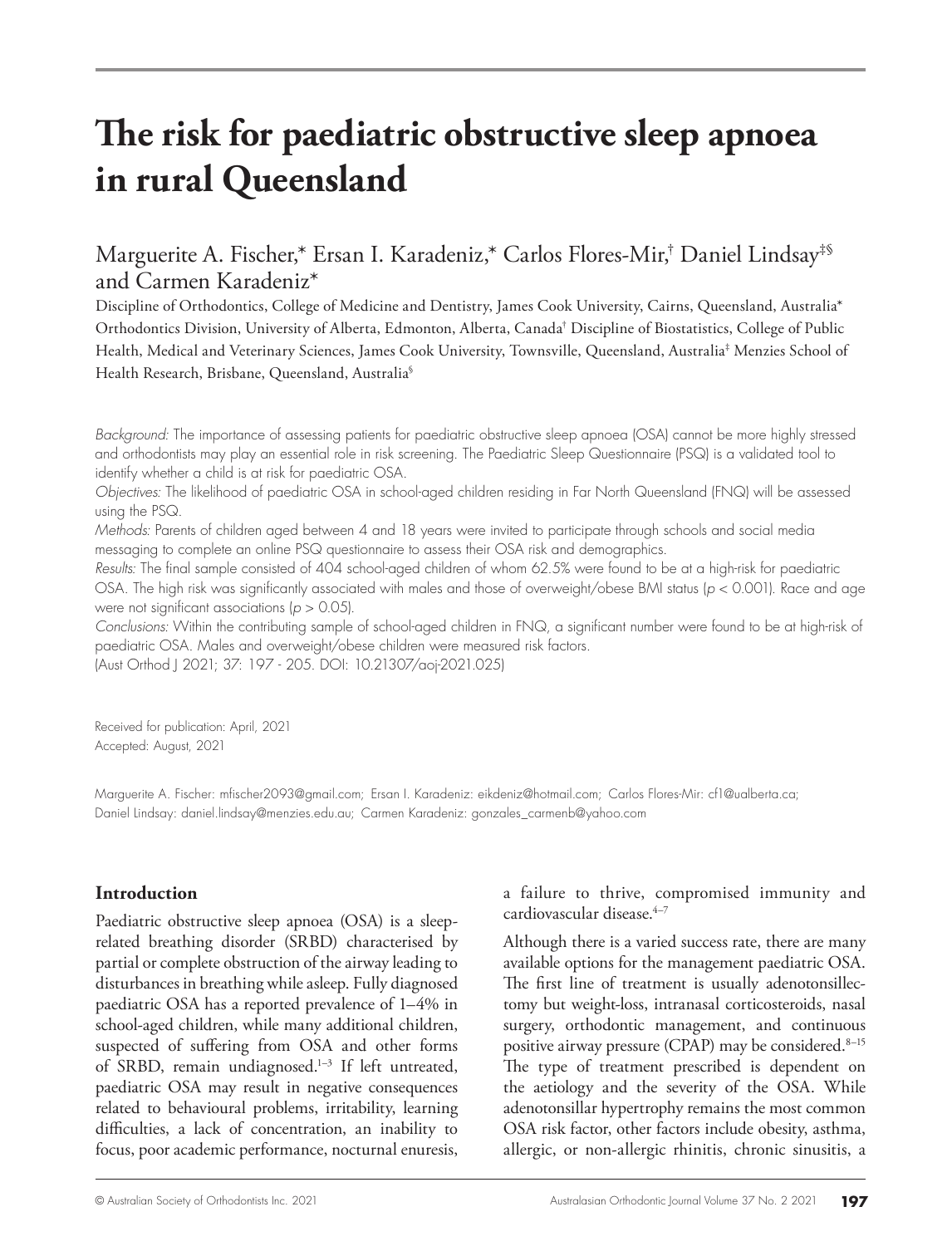deviated nasal septum and neuromuscular conditions (including both hypotonia and hypertonia).16 Children with craniofacial morphology consistent with maxillary and mandibular retrognathia, reduced maxillary dentoalveolar transverse widths, a steep mandibular plane angle and a vertical direction of growth may also place a patient at risk for paediatric OSA. Habitual snoring, disturbed sleep, mouth breathing, excessive daytime sleepiness, and hyperactivity may also be present.17–19

Overnight sleep laboratory-based polysomnography (PSG) is widely recognised as the "gold standard" in the diagnosis of OSA and other types of SRBD in children.8,20 However, limitations related to the high cost, the inconvenience and discomfort for the parent and child to be hospitalised overnight, and long waiting times between referral and testing have made PSG impractical for routine clinical use and research purposes.21 Several screening questionnaires have been developed to improve OSA detection so that the health system is not unnecessarily strained.<sup>22</sup> The Paediatric Sleep Questionnaire (PSQ) introduced by Chervin et al. has been validated against the gold standard of PSG, with a sensitivity of 0.85 and specificity of 0.87. It has been identified as a reliable screening tool to identify children at high risk of OSA who might then be referred to a paediatric sleep specialist for further investigation.23 As a more robust screening tool, it implies better use of high level but limited resources.

Screening, diagnosing, and managing paediatric OSA requires an interdisciplinary and co-operative approach between the orthodontist and other medical professionals to optimise OSA care.<sup>24</sup> As many children are referred to orthodontic practices, there is an opportunity for the advantageous and early screening of patients to detect paediatric OSA. The orthodontist may be required to screen for OSA, identify underlying dentofacial relationships, and assist the physician in managing the disease. Because adenotonsillar hypertrophy is the most common aetiology, the simple recognition and documentation of tonsillar size during a comprehensive clinical examination can precipitate a referral to the patient's primary care physician or ear, nose, and throat (ENT) surgeon or a sleep medicine specialist. Orthodontists, as experts in the science of facial growth and development, are well suited to collaborate with physicians and other allied health providers in the management of OSA.24

The PSQ is simple survey which takes only 5min to complete and may easily be implemented as part of a routine medical history for all paediatric patients. After a child receives a definitive diagnosis and management plan from the paediatric sleep specialist, the orthodontist may be further involved in managing and monitoring the patient in co-ordination with the sleep specialist and other medical professionals.

To date, the prevalence of paediatric OSA in far North Queensland (FNQ) has not yet been reported. It is known that children living in regional, rural, and remote areas of Australia do not have the same access to sleep medicine as children living in metropolitan areas. A 2015 study conducted to determine the incidence of OSA in adults at Cairns and Alice Springs Hospitals concluded that the rates of access to diagnostic sleep study tests were significantly lower for regional, rural and remote populations than for those in metropolitan areas.<sup>25</sup> Furthermore, at Cairns Hospital, PSG is currently only available for people over 15 years of age and so children in Far North Queensland, who are under 15 years, are required to travel to Brisbane for OSA assessment.

Due to the lack of available PSG services for those under the age of 15 years in FNQ, it is suspected that there is a large number of undiagnosed children with OSA. Therefore, the aim of the present study was to assess the risk level of children in FNQ for OSA.

# **Method**

Approval was obtained from the Queensland Government Research Inventory (QERI) and James Cook University's Human Research Ethics Committee (Ethics Approval Number H7699) to conduct this study. All of the schools in the Cairns region of FNQ (Table I) were emailed with information about the study and permission was sought from the principals to forward the study information sheet to the parents of the students at their respective school. The information sheet included a link that directed parents to complete the SurveyMonkey® website questionnaire. Advertisements through social media were also used to recruit FNQ participants Following the definition provided by the Queensland Government's Department of Education, the borders of FNQ were defined as the Torres Strait Islands in the North, Cardwell in the South and the Gulf of Carpentaria in the West.<sup>26</sup> Areas within this region are classified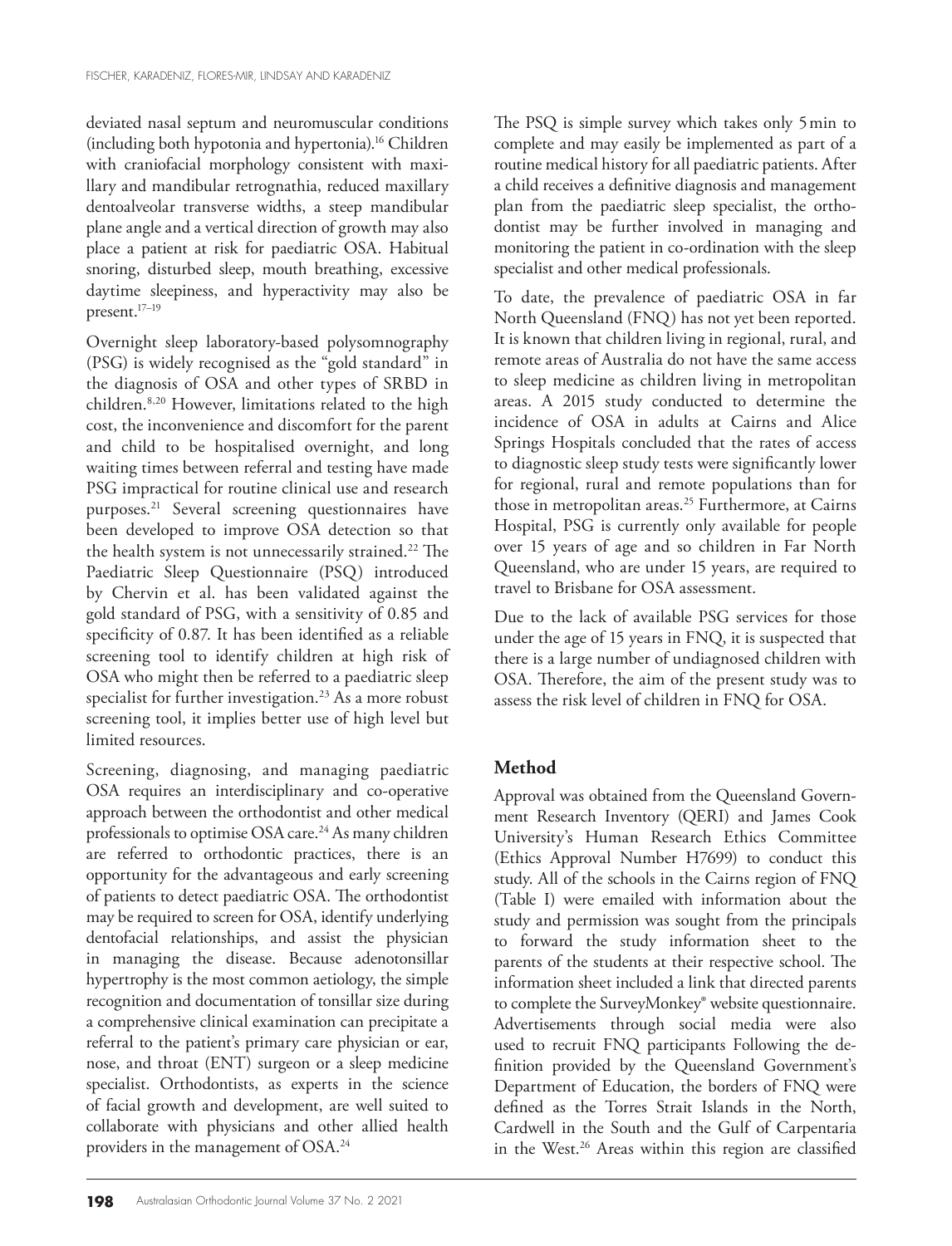|                                                | schools | Number of Number of<br>students |
|------------------------------------------------|---------|---------------------------------|
| State Primary Schools                          | 69      | 15,399                          |
| State High Schools                             | $\perp$ | 10,340                          |
| State Combined (Primary and<br>High) Schools   | 16      | 11,597                          |
| Private Primary Schools                        | 24      | 5,917                           |
| Private High Schools                           | 8       | 3,793                           |
| Private Combined (Primary and<br>High) Schools | 9       | 5,579                           |
| Total                                          | E37     | 52.625                          |

Table I. All the schools in the Cairns region of Far North Queensland that were contacted for participation.

as outer regional Australia, remote Australia, and very remote Australia (Figure 1).

The inclusion criteria consisted of school-aged children between the ages of 4 and 18 years who were of good general health. Children with a medical history consistent with craniofacial anomalies such as cleft lip and/or palate, craniosynostosis, Pierre Robin sequence, and Down's syndrome were excluded from the sample.

An online questionnaire was created on SurveyMonkey® (Survey Monkey, San Mateo, CA). The first page of the questionnaire contained information about the study and asked the respondent for consent to participate. The second page included the Paediatric Sleep Questionnaire (PSQ) which was a series of questions defined by a validated sleep breathing disorder screening tool (Figure 2). The tool consisted of 22 questions related to night-time and sleep behaviour (snoring), sleepiness, and daytime behaviour (hyperactivity and inattentiveness). Each question required either a "yes", "no," or "don't know" answer. Each "yes" answer was assigned a score of 1, and each "no" or "do not know" answer was assigned a score of 0. The number of "yes" responses was divided by the total number of answered questions. The PSQ interpretation guideline indicated that positive replies over 33% of the total answers were suggestive of a high risk of OSA. Hence, children at a high risk of OSA were identified as having 33% or more of the answers as "yes", which was a score of 0.33 or higher. Additional questions were also included on the second page and provided data related to the child's age, gender, race, medical history, height, and weight. All data collected were strictly anonymous. A popup message appeared on the screen at the end of the



Figure 1. Map of the 2016 Remoteness for Australia. Blue arrow shows the Far North Queensland region. Retrieved from: https://www.abs.gov.au/ websitedbs/D3310114.nsf/home/remoteness+structure. https://www.health.qld.gov.au/mass/subsidy-schemes/rural-remote.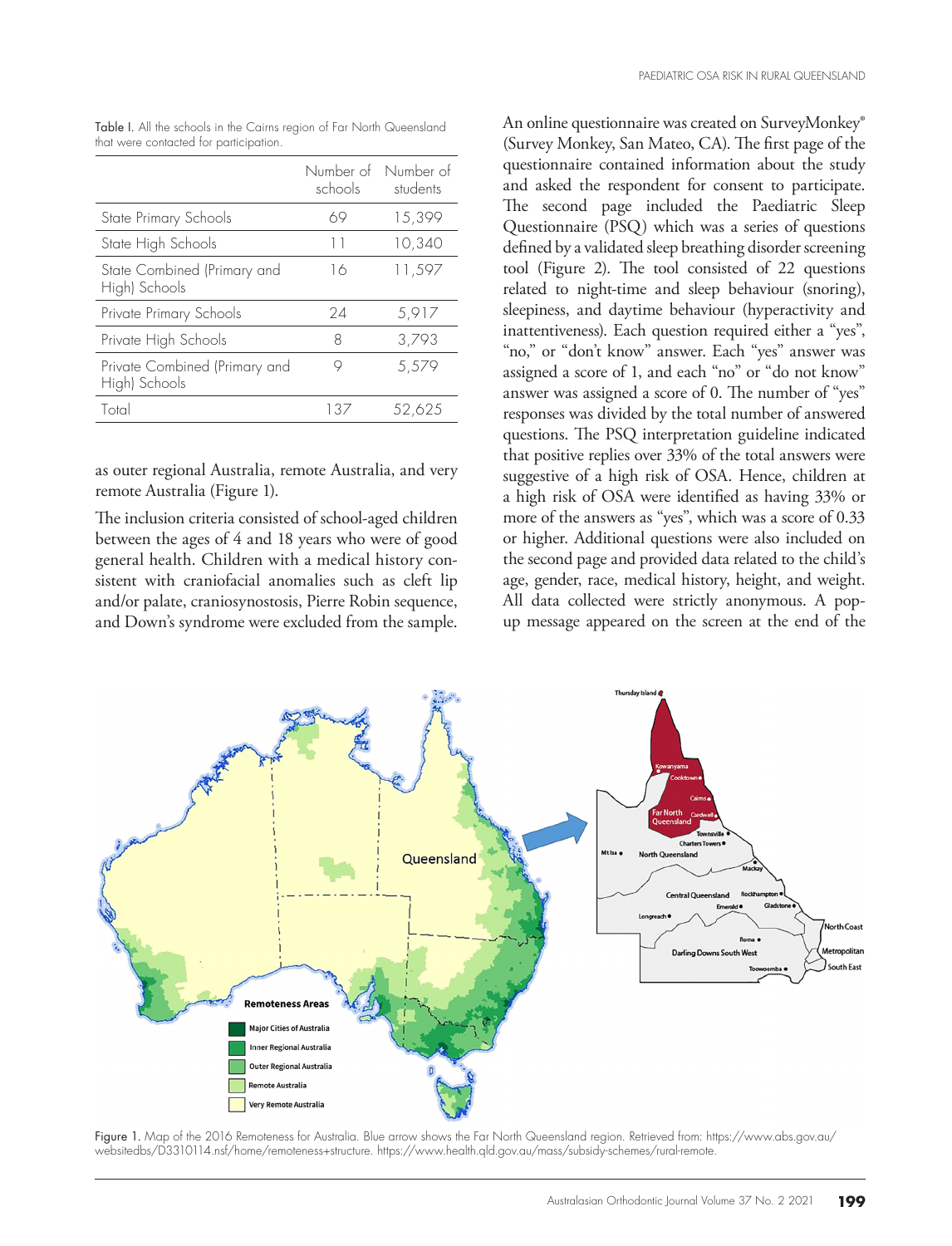## **Paediatric Sleep Questionnaire**

Please answer the following questions about your child for the past month. 1. Please list any medical conditions your child has. 2. What is your child's age? 3. What is your child's gender? 4. What is your child's current height? 5. What is your child's current weight? 6. Please describe your child's race/ethnicity. 7. When sleeping, does your child snore more than half the time? 8. When sleeping, does your child always snore? 9. When sleeping, does your child snore loudly? 10. When sleeping, does your child have "heavy" or loud breathing? 11. When sleeping, does your child have trouble breathing or struggle to breathe? 12. Have you ever seen your child stop breathing during the night? 13. Does your child tend to breathe through the mouth during the day? 14. Does your child have a dry mouth on waking up in the morning? 15. Does your child occasionally wet the bed? 16. Does your child wake up feeling unrefreshed in the morning? 17. Does your child have a problem with sleepiness during day? 18. Has a teacher commented that your child appears sleepy during the day? 19. Is it hard to wake up your child up in the morning? 20. Does your child wake up with headaches in the morning? 21. Has your doctor or paediatrician advised you that your child stop growing at a normal rate at any time since birth? 22. Is your child overweight? 23. My child often does not seem to listen when spoken to directly. 24. My child often has difficulty organising tasks and activities. 25. My child often is easily distracted by extraneous stimuli. 26. My child often fidgets with hands orfeet or squirms in seat. 27. My child often is "on the go" or often acts as if "driven by a motor". 28. My child often interrupts or intrudes on others (e.g. butts into conversations or games). Yes / No / Don't know Yes / No / Don't know Yes / No / Don't know Yes / No / Don't know Yes / No / Don't know Yes / No / Don't know Yes / No / Don't know Yes / No / Don't know Yes / No / Don't know Yes / No / Don't know Yes / No / Don't know Yes / No / Don't know Yes / No / Don't know Yes / No / Don't know Yes / No / Don't know Yes / No / Don't know Yes / No / Don't know Yes / No / Don't know Yes / No / Don't know Yes / No / Don't know Yes / No / Don't know Yes / No / Don't know

Figure 2. Paediatric Sleep Questionnaire (PSQ).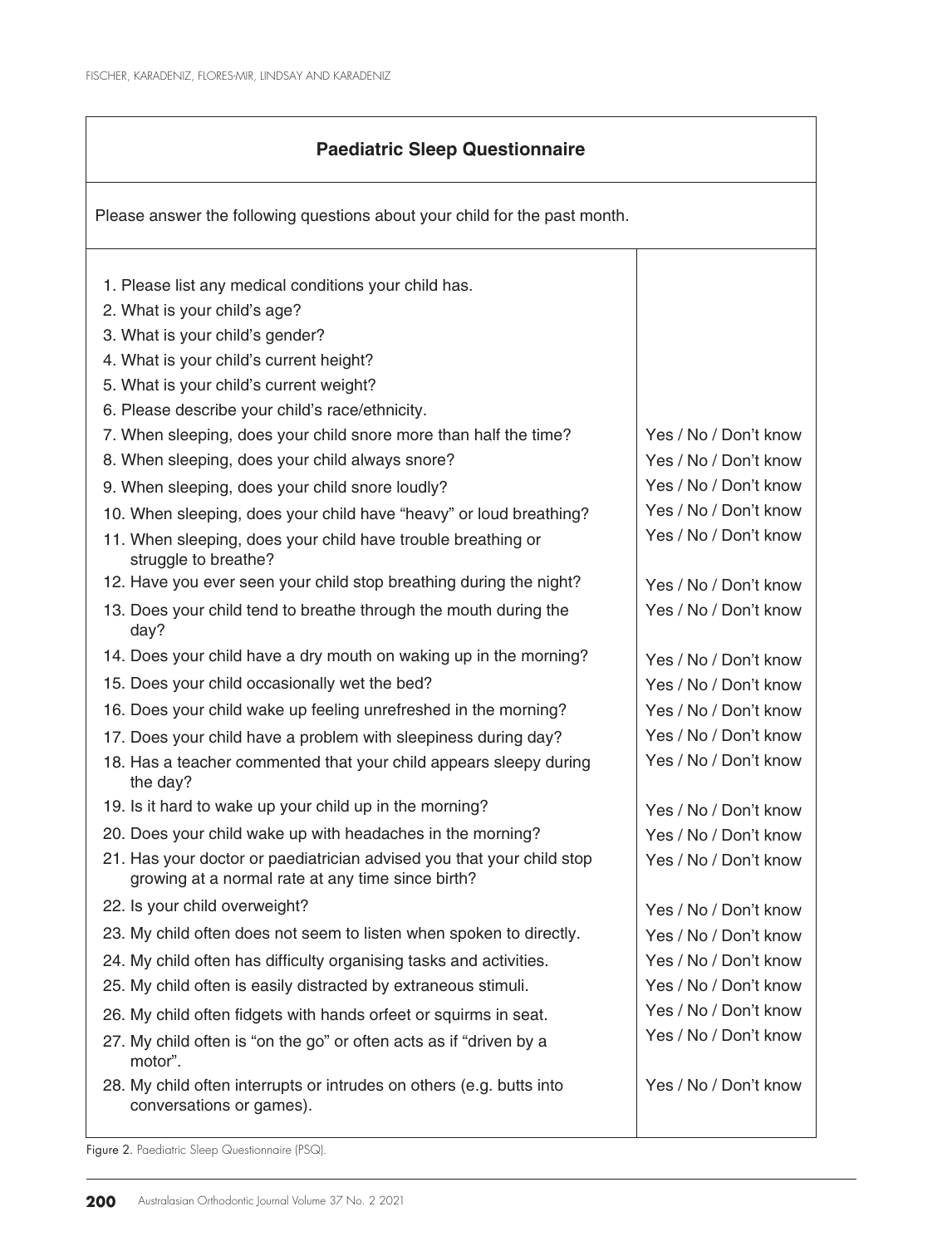online survey for children identified to possibly be at a high risk of OSA and recommending a visit their local health professionals for further assessment.

As reported by parents, the BMI score was calculated by dividing the child's weight in kilograms by the square of the child's height in metres. The BMI category was then determined by using the appropriate BMI score cut-off points according to the child's age and gender.<sup>27</sup>

#### *Statistical analysis*

All data were analysed using IBM SPSS Statistics for Windows (version 26.0; IBM Corp., Armonk, NY, USA). The Pearson Chi-Square test was applied to examine the risk categories by gender, age, and race. The risk categories were analysed by age and BMI by using the Mann–Whitney test. Logistic regression analysis was applied to predict risk based on gender, age, and race. Statistical significance was set at *p* < 0.05 for all analyses.

#### **Results**

A total of 697 replies were received from the online questionnaire. Of these, 290 replies were excluded due to incomplete data. Three additional entries were excluded after applying the exclusion criteria. A final sample size of 404 entries was analysed.

The subject sample consisted of 178 (44%) females and 222 (55%) males. Four subjects (1%) did not specify their gender. The largest racial category was Caucasian (79.0%), followed by Asians (6.9%), Aboriginal and Torres Strait Islanders (ATSI) (5.0%), not reported (4.2%), Pacific Islanders (3.5%), and other (1.5%).

A total of 251 (62.1%) subjects were at high risk for paediatric OSA as identified by the PSQ results.

A significant association was found between gender and risk category, as a higher proportion of males scored in the high-risk category compared with females  $(\chi^2)$  $= 15.323, p < 0.001$ ) (Table II). Significant differences

| Table II. Association between gender and risk category. |  |  |
|---------------------------------------------------------|--|--|
|---------------------------------------------------------|--|--|

| Gender | Low risk | High risk |
|--------|----------|-----------|
| Male   | 65129%   | 157(71%)  |
| Female | 86 (48%) | 92 (52%)  |
|        |          |           |

were also found between multiple individual questions (i.e. inattention, snoring, breathing, and bed-wetting) based on gender, with males found to be consistently and significantly higher than females (Table III).

A Mann–Whitney test determined no significant difference in age between the low risk (Median = 11,  $IQR = 6$ ) and high risk (Median = 9,  $IQR = 7$ ) groups  $(p = 0.08)$ . No significant associations were found between age and scores on any outcome variable groupings (all  $p$  values  $> 0.05$ ).

No significant association was found between race and risk category ( $\chi^2$  = 8.94,  $p$  = 0.063). A high proportion of ATSI and Pacific Islander children fell into the high-risk category (Table IV). There were no significant associations between race and the grouped outcome variables (all *p*'s > 0.05).

A significant association was found between BMI and risk category ( $\chi^2$  = 25.91,  $p < 0.001$ ). A higher number of participants, who were classified as overweight/obese, were in the high-risk category (Table V). When age was categorised into ≤11 years and teenagers (12–18 years), there was a significant association between age and risk category,  $\chi^2 = 4.81$ ,  $p < 0.05$ . A higher number of younger individuals were in the high-risk category (Table VI).

Logistic regression was used to predict paediatric OSA's risk based on gender, age, BMI, and race (Table VII). Gender was predictive, as males were significantly more likely to be classified as high risk compared with females. BMI category was also a significant predictor, with those in the overweight/ obese category more likely to be at high risk than those who were underweight. Age and race were not found to be significant predictors of risk category  $(p > 0.05)$ .

#### **Discussion**

The percentage of school-aged children in FNQ found to be at high risk of having OSA was 62.1%. Males were 1.37 times more likely than females to be at high risk, and overweight/obese children were 1.53 times more likely than children of normal BMI and 1.62 times more likely than underweight children to be at high risk. No significant association was found between age and paediatric OSA risk. The current findings agree with the paediatric OSA metaanalysis of Lumeng and Chervin,<sup>3</sup> which concluded that OSA was significantly associated with the male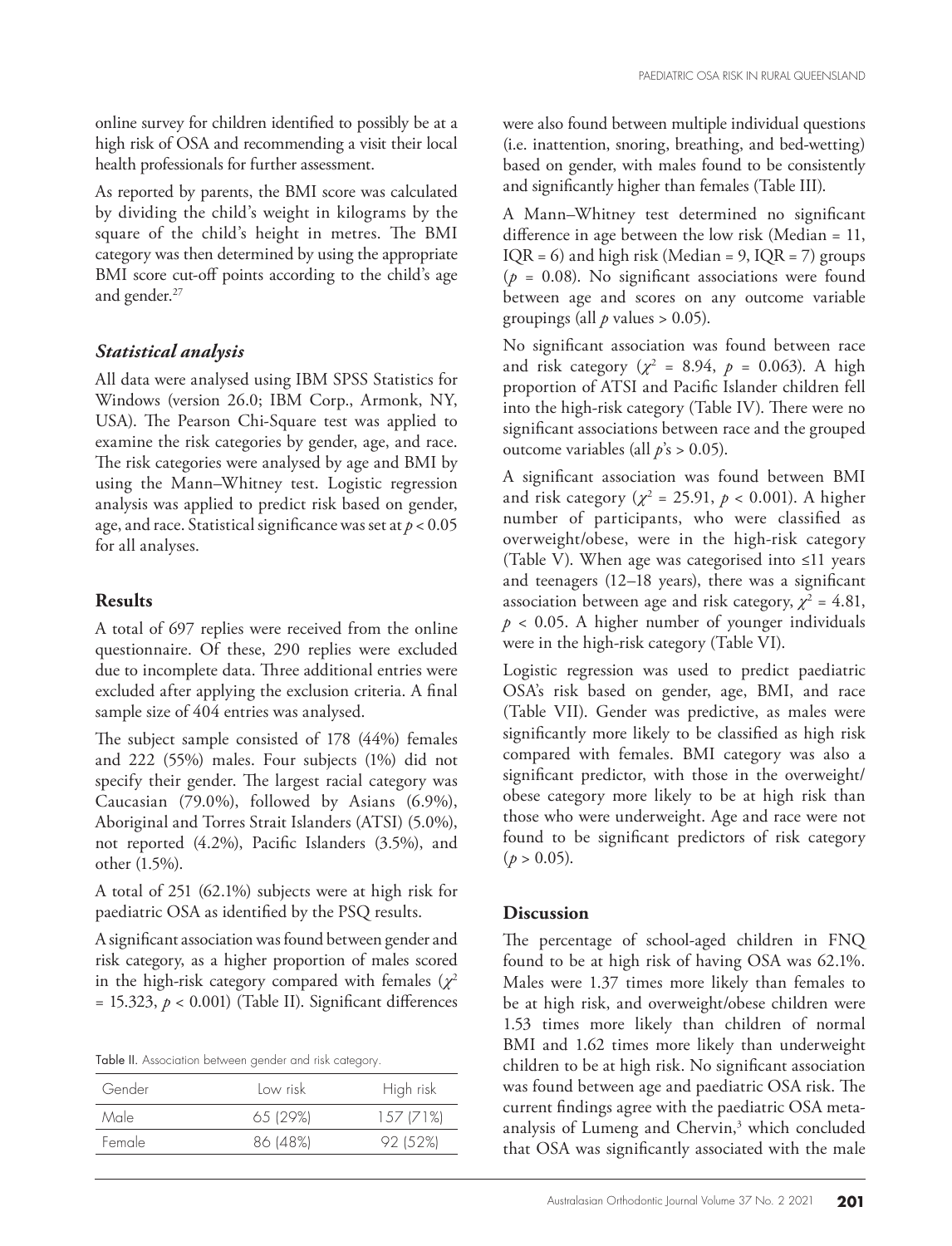| Variable           | Male mean (SD) | Female mean (SD) | t-value | p-value |
|--------------------|----------------|------------------|---------|---------|
| Inattention        | 4.05 (1.92)    | 2.91(2.10)       | $-5.57$ | < 0.01  |
| Snoring frequency  | $0.57$ (0.80)  | $0.42$ (0.68)    | $-2.03$ | < 0.05  |
| Snoring quality    | $0.82$ (0.73)  | $0.60$ $(0.70)$  | $-2.96$ | < 0.01  |
| Breathing          | 0.34(0.64)     | $0.22$ (0.52)    | $-2.13$ | < 0.05  |
| Mouth breathing    | 0.84(0.79)     | $0.88$ (0.82)    | 0.54    | 0.57    |
| Daytime sleepiness | 1.87(1.32)     | 1.89(1.27)       | 0.05    | 0.96    |
| Bed wetting        | 0.35(0.48)     | $0.20$ $(0.40)$  | $-3.49$ | < 0.01  |
| Total              | 9.22(4.19)     | $7.52$ (4.08)    | $-4.06$ | < 0.01  |

Table III. Association between gender and risk category.

Table IV. Association between race and risk category.

| Race             | Low Risk    | High Risk   |
|------------------|-------------|-------------|
| Caucasian        | 119 (37.3%) | 200 (62.7%) |
| Asian            | 15 (54%)    | 13 (46%)    |
| Indigenous       | 6(30%)      | 14 (70%)    |
| Pacific Islander | 2(14%)      | 12 (86%)    |
| Other            | 4 (67%)     | 2 (33%)     |
| Not reported     | 7 (41.2%)   | 10 (58.8%)  |

Table V. Association between BMI and risk category.

| <b>BMI</b> category | Low risk | High risk |
|---------------------|----------|-----------|
| Underweight         | 26 (50%) | 25 (50%)  |
| Normal              | 88 (47%) | 98 (53%)  |
| Overweight/obese    | 21 (19%) | 88 (81%)  |

Table VI. Association between age and risk category.

|                  | Risk     |         |  |
|------------------|----------|---------|--|
| Age              | Low      | High    |  |
| $\leq$     years | 88 (58)  | 63(42)  |  |
| 12+ years        | 172 (69) | 77 (31) |  |

gender and high BMI scores. However, there was insufficient evidence to correlate age with paediatric OSA. Although there was an expectation that many children in FNQ might be at OSA high risk, the result (62.1%) was much higher than anticipated. The prevalence of high-risk OSA varies considerably within the reported literature but recent studies indicated a prevalence between 7.3 and 33.3%.<sup>28-33</sup>

**202** Australasian Orthodontic Journal Volume 37 No. 2 2021

There are several possible reasons for the current highrisk prevalence. The first explanation is the large number of male (55%) and overweight/obese (27%) study respondents, as males and high BMI scores are significantly associated with OSA. A total of 58 subjects (14.4%) did not provide sufficient data to calculate their BMI, and so it is possible that the actual percentage could further change. The second and more likely reason for the inflated high-risk findings is perhaps due to selection bias related to the method of recruiting participants. Parents of children experiencing signs and symptoms of paediatric OSA may have had a vested interest in completing the questionnaire and were, therefore, more likely to participate in the study. Parents were informed about the importance of early diagnosis and paediatric OSA management before completing the questionnaire which may have led to biased responses. Most participants may have completed the questionnaire because they thought their child might be at risk of having paediatric OSA. It may also be argued that, due to the likelihood that the parents were initially unaware of SDB, the condition may have been brought to their attention by a comment in the survey which noted its importance. These possible biases were considered; however, disclosing the questionnaire's content is mandatory to achieve participant consent and is required by Human Ethics Committees.

The association between race and paediatric OSA risk was highlighted by a higher percentage of Pacific Islanders (86%) and ATSI children (70%) found to be at high-risk of having OSA compared to Caucasian children (62.7%). In comparison, a smaller percentage of Asian children (46%) were at high-risk. Although it would appear that Pacific Islanders and ATSI children were more likely to have paediatric OSA, a statistically significant association between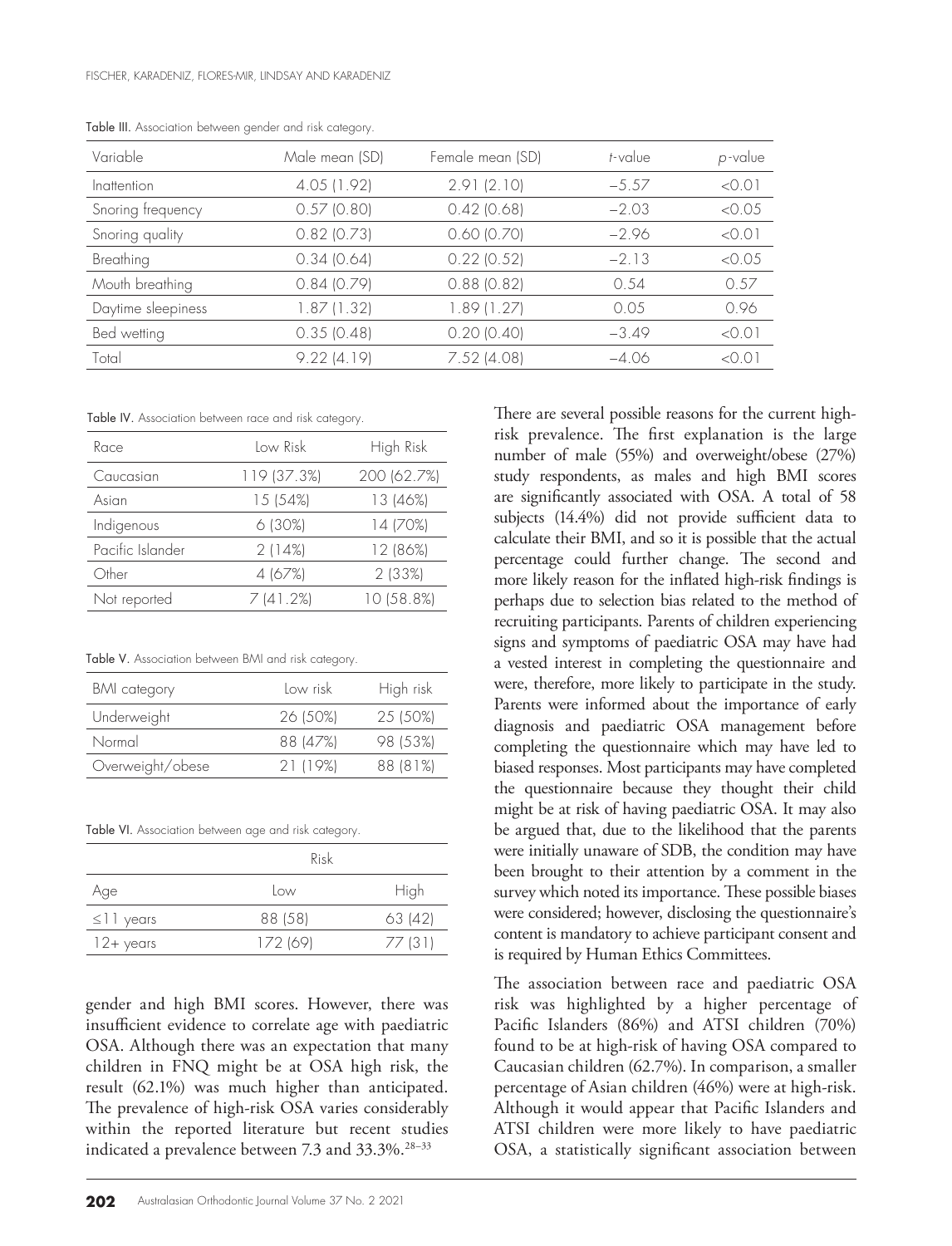| Predictors | Levels           | OR (95% CI)            | p-values |
|------------|------------------|------------------------|----------|
| Gender     | Female           | RFF                    |          |
|            | Male             | $2.44$ (1.51-3.94)     | 0.001    |
| Age        |                  | $0.95$ $(0.90 - 1.02)$ | 0.097    |
| <b>BMI</b> | Underweight      | RFF                    |          |
|            | Normal           | $1.19(0.62 - 2.27)$    | 0.121    |
|            | Overweight/obese | 4.77 (2.23-10.22)      | < 0.001  |
| Race       | Caucasian        | RFF                    |          |
|            | Asian            | $0.58$ $(0.25 - 1.36)$ | 0.234    |
|            | Indigenous       | $1.10(0.33 - 3.65)$    | 0.449    |
|            | Pacific Islander | $3.49$ (0.72-16.89)    | 0.118    |
|            | Other            | $0.3710.04 - 3.771$    | 0.577    |

Table VII. Logistic regression coefficients.

race and OSA risk was not identified likely due to the small sample size of participating children from non-Caucasian self-declared race categories. In contrast, studies in the U.S. have established a correlation between race and paediatric OSA, with African American children at greater risk than Caucasian American children.<sup>34-36</sup> However, there is currently limited research on the relationship between race and paediatric OSA in Australia. In adults, a significant association has been found between ATSI status and OSA.37 Obese ATSI children have also been found to be at a greater risk of having OSA than non-ATSI obese children.38 However, a study on primary school children in the Northern Territory did not find a significant association between race and SRBD, with similar rates of sleep breathing problems identified in both ATSI (3%) and non-ATSI (2%) groups.<sup>39</sup>

As a possible implication of the present findings, it has been suggested that there is a significant association between OSA and poor school performance,<sup>40</sup> and OSA management is associated with improved school performance. A U.S. study conducted on children with OSA in the bottom ten percentile of their class found that school performance improved in children following adenotonsillectomy. In contrast, school performance did not improve in children who remained untreated.<sup>41</sup> In Australia, the National Assessment Program Literacy and Numeracy (NAPLAN) examinations assess the school performance of students across the country. Each year, students in regional, rural and remote areas attain lower average grades compared with students in metropolitan areas for all domains tested

(writing, reading, spelling, grammar and punctuation, and numeracy) and across all year levels. It is possible that barriers to accessing appropriate medical services for paediatric OSA in regional, rural, and remote areas may contribute to the lesser school performance of children in these communities compared with their counterparts in major cities.

The limitations of the present study include inherent recall risk as reliance was entirely on parent-reported data. Understanding the specific question may have played a role in the type of recorded answer. There was no opportunity to request clarification if required, as the data were collected online. There is a further possibility that English literacy could have also been a barrier in some rural or remote areas where indigenous communities' first language is often not English. To the extent of current knowledge, the PSQ questionnaire has not been validated for this specific population. As school-aged children are likely to sleep in a separate bedroom from their parents, some signs and symptoms of sleep-disordered breathing may have been overlooked. Additionally, BMI categories calculated from parent-reported weight and height data have been found to have low accuracy as parents are prone to underestimating children's weight and height data.<sup>42,43</sup> The same limitation might apply to the information related to medical conditions. However, to comply with the Ethics Committee requirements, the questionnaire's content and purpose were disclosed before obtaining consent from study participants. The parents were first informed about the signs and symptoms of paediatric OSA and the importance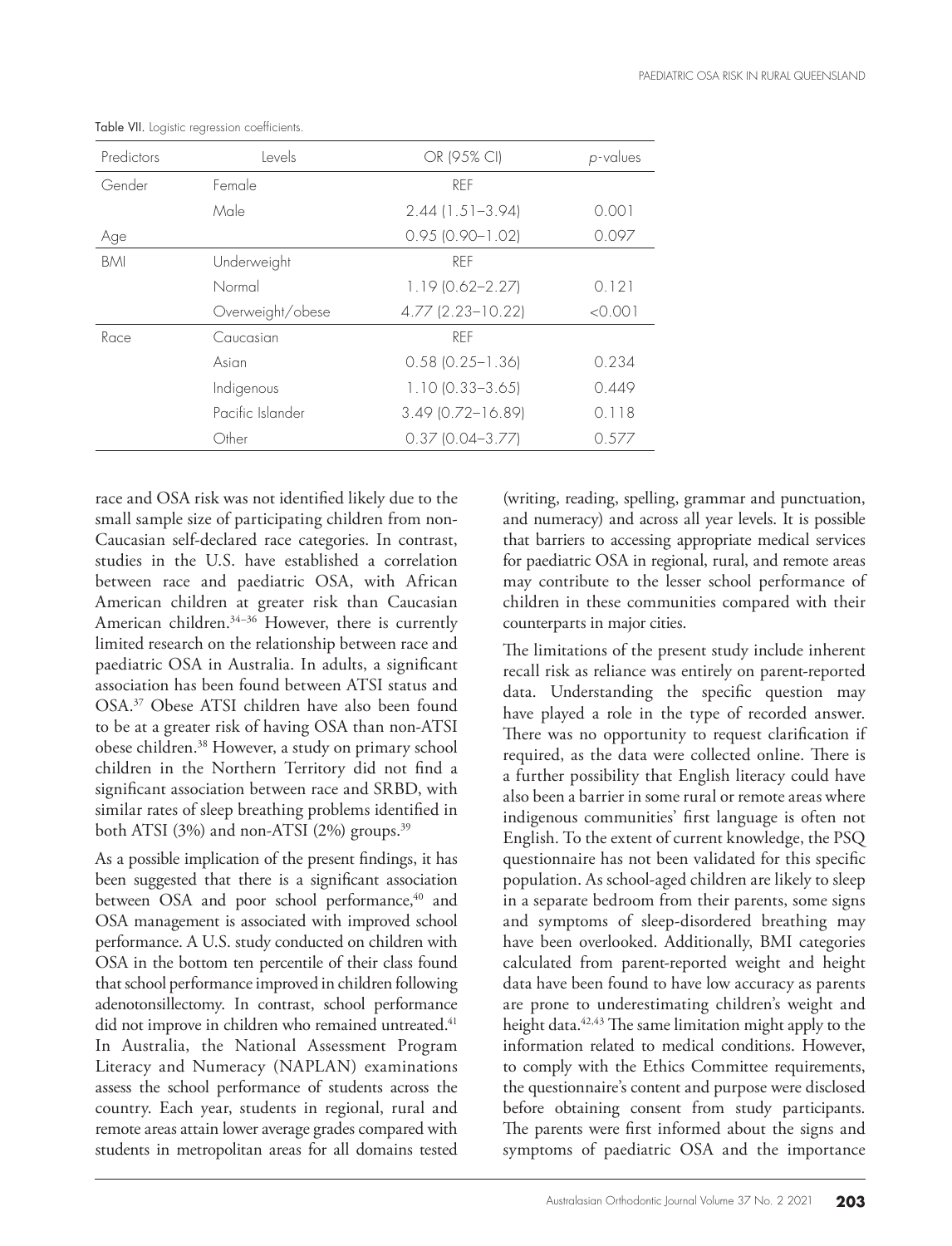of early management before completing the PSQ questionnaire. Therefore, most participants may have completed the questionnaire because they believed that their child might be at risk of paediatric OSA. A final limitation is that the PSQ focuses exclusively on identifying the risk for OSA which is at one end of the SRBD spectrum. The current number of high-risk cases who have a specific type of SRBD is unknown.

In conclusion, within the current sample of schoolaged children (4–18 years old) in FNQ, it was found that 62.5% of the respondents were at risk of having OSA. Males and overweight/obese children were at an increased risk. Further studies with a larger sample size of Pacific Islander and ATSI children are recommended to explore the relationship between race and paediatric OSA. The PSQ is a relatively easy and validated tool to screen children for OSA and be simply incorporated into general dental practice. The PSQ is a valuable first step in screening patients to determine those who require further investigations to confirm a diagnosis of OSA. Timely referral, a confirmatory diagnosis, and focused OSA management may improve the quality of life and enhance a child's academic performance.

#### **Corresponding author**

Carmen Karadeniz 14-88 McGregor Road Smithfield, QLD, 4878 Email: gonzales\_carmenb@yahoo.com

#### **Acknowledgements**

The authors thank all participants in this study. The Far North Queensland Hospital Foundation provided financial support which was appreciated.

#### **Conflict of Interest**

The authors declare no conflict of interest.

#### **References**

- 1. Blunden S, Lushington K, Lorenzen B, Wong J, Balendran R, Kennedy D. Symptoms of sleep breathing disorders in children are underreported by parents at general practice visits. Sleep Breath 2003;7:167–76.
- 2. Bonuck KA, Chervin RD, Cole TJ, Emond A, Henderson J, Xu L. Prevalence and persistence of sleep disordered breathing symptoms in young children: a 6-year population-based cohort study. Sleep 2011;34:875–84.
- 3. Lumeng JC, Chervin RD. Epidemiology of paediatric obstructive sleep apnea. Proc Am Thorac Soc 2008;5:242–52.
- 4. Goldstein NA, Stefanov DG, Graw-Panzer KD, Fahmy SA, Fishkin S, Jackson A. Validation of a clinical assessment score for paediatric sleep-disordered breathing. Laryngoscope 2012;122:2096–104.
- 5. Trosman I, Trosman SJ. Cognitive and behavioral consequences of sleep disordered breathing in children. Med Sci (Basel) 2017;5:30.
- 6. Azevedo Soster L, Alves R, Fagundes SN, Koch VHK, Bruni O. Sleep disturbances associated with sleep enuresis: a questionnaire study. Eur J Paediatr Neurol 2016;20:282–5.
- 7. Gozal D. Obstructive sleep apnea in children: implications for the developing central nervous system. Semin Pediatr Neurol 2008;15:100–6.
- 8. Marcus CL, Brooks LJ, Draper KA, Gozal D, Halbower AC, Jones J. Diagnosis and management of childhood obstructive sleep apnea syndrome. Paediatrics 2012;130:576–84.
- 9. Agarwal A, Mathur R. Maxillary expansion. Int J Clin Pediatr Dent 2010;3:139–46.
- 10. Conley RS. Evidence for dental and dental specialty treatment of obstructive sleep apnoea. Part 1: the adult OSA patient and Part 2: the paediatric and adolescent patient. J Oral Rehabil 2011;38:136–56.
- 11. Huynh NT, Desplats E, Almeida FR. Orthodontics treatments for managing obstructive sleep apnea syndrome in children: a systematic review and meta-analysis. Sleep Med Rev 2016;25:84–94.
- 12. Radescu OD, Colosi HA, Albu S. Effects of rapid palatal expansion (RPE) and twin block mandibular advancement device (MAD) on pharyngeal structures in Class II paediatric patients from Cluj-Napoca, Romania. Cranio 2020;38:22–9.
- 13. Vale F, Albergaria M, Carrilho E, Francisco I, Guimaraes A, Caramelo F. Efficacy of rapid maxillary expansion in the treatment of obstructive sleep apnea syndrome: a systematic review with meta-analysis. J Evid Based Dent Pract 2017;17:159–68.
- 14. Zhang C, He H, Ngan P. Effects of twin block appliance on obstructive sleep apnea in children: a preliminary study. Sleep Breath 2013;17:1309–14.
- 15. Yanyan M, Min Y, Xuemei G. Mandibular advancement appliances for the treatment of obstructive sleep apnea in children: a systematic review and meta-analysis. Sleep Med 2019;60:145–51.
- 16. Li Z, Celestin J, Lockey RF. Paediatric sleep apnea syndrome: an update. J Allergy Clin Immunol Pract 2016;4:852–61.
- 17. Flores-Mir C, Korayem M, Heo G, Witmans M, Major MP, Major PW. Craniofacial morphological characteristics in children with obstructive sleep apnea syndrome: A systematic review and metaanalysis. J Am Dent Assoc 2013;144:269–77.
- 18. Katyal V, Pamula Y, Daynes CN, Martin J, Dreyer CW, Kennedy D. Craniofacial and upper airway morphology in paediatric sleepdisordered breathing and changes in quality of life with rapid maxillary expansion. Am J Orthod Dentofacial Orthop 2013;144:860–71.
- 19. Korayem MM, Witmans M, MacLean J, Heo G, El-Hakim H, Flores-Mir C. Craniofacial morphology in paediatric patients with persistent obstructive sleep apnea with or without positive airway pressure therapy: a cross-sectional cephalometric comparison with controls. Am J Orthod Dentofacial Orthop 2013;144:78–85.
- 20. Brooks LJ. Diagnosis and evaluation of obstructive sleep apnoea in children. Ann Acad Med Singapore 2008;37:701–5.
- 21. Certal V, Catumbela E, Winck JC, Azevedo I, Teixeira-Pinto A, Costa-Pereira A. Clinical assessment of paediatric obstructive sleep apnea: a systematic review and meta-analysis. Laryngoscope 2012;122:2105–14.
- 22. De Luca Canto G, Singh V, Major MP, Witmans M, El-Hakim H, Major PW. Diagnostic capability of questionnaires and clinical examinations to assess sleep-disordered breathing in children: a systematic review and meta-analysis. J Am Dent Assoc 2014;145:165–78.